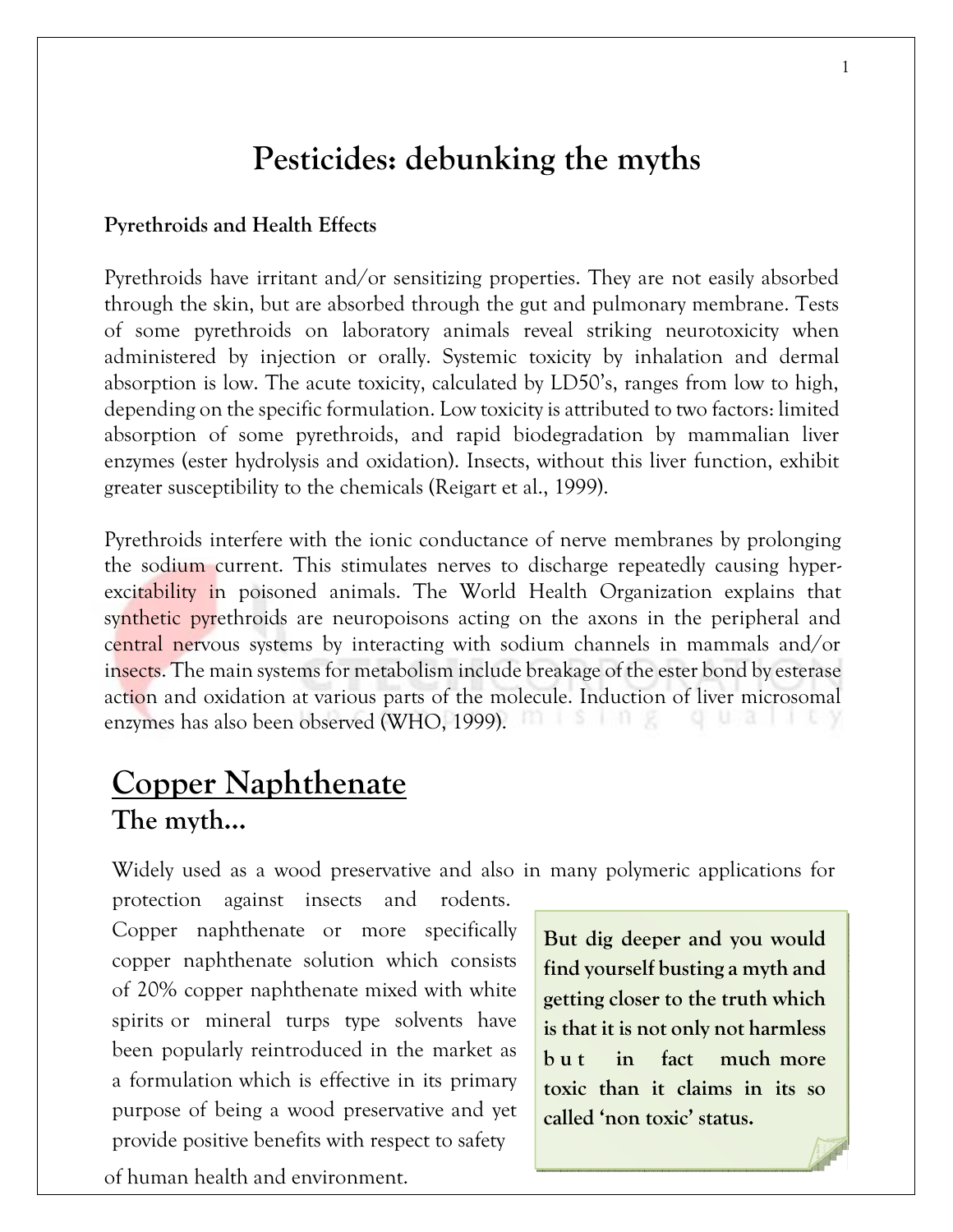

While copper naphthenate is said to be comprising of copper naphthenate in combination with white contains spirits/ mineral turps type solvents, the truth is that it about 20% copper salts of naphthenic acids which comprise of an unknown mixture of certain petroleum by products and contaminants and about 80% secret

unknown ingredients. These contaminants and by products haven't been researched enough to conclude that they have no side effects: harmful or otherwise in the long or short run. **Most petroleum-based constituents are known acutely toxic, chronically toxic and carcinogenic compounds!** Moreover they are volatile which means that at any point of time the air surrounding you could be laden with lethal carcinogens: not a very comforting thought especially since toxic!!!

#### **Numerical Measures of Toxicity:**

Product Toxicity Data: Oral rat LD50: >2000 mg/kg Dermal rabbit: LD50 >2000 mg/kg

Copper Naphthenate: Oral rat LD50: 2000 mg/Kg **Finland, Indonesia, Korea, Netherlands, New Zealand, Saint Lucia, Sweden, Australia, Austria, Cyprus, Norway and Sri Lanka have banned the use of the Copper Naphthenate.**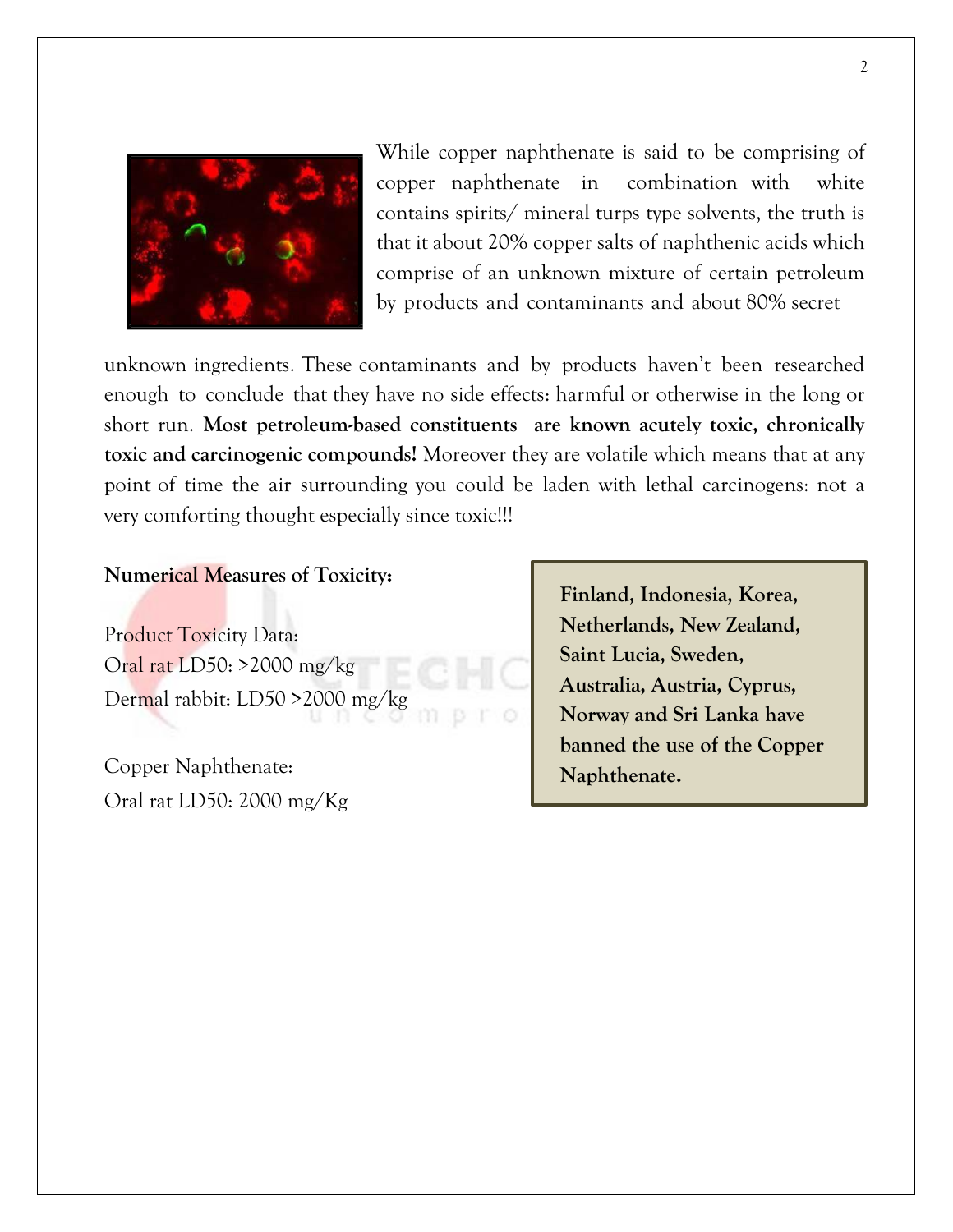#### **Pyrethroids**‐ **the different types:**

#### **Bifenthrin**

Bifenthrin is an off-white to pale tan waxy solid, characterized by its slightly sweet smell. **As a Restricted Use Pesticide**, Bifenthrin may only be purchased or applied by certified applicators or persons under the direct supervision of a certified applicator. **EPA has classified products containing Bifenthrin as toxicity class II (I = most toxic, IV = least toxic), and the word WARNING must appear on all product labels.** Bifenthrin is toxic to mammals when ingested (oral rat LD50 = 54 to 70 mg/kg), and like all pyrethroids affects the central nervous system.

A study on laboratory mice shows that Bifenthrin causes gene mutation in white blood cells (ETN, Bifenthrin, 1995). **EPA classifies Bifenthrin as a Class C (possible human) carcinogen (EPA, 1997).**

 Symptoms of poisoning include in‐ coordination, tremor, salivation, vomiting, diarrhea, and irritability to sound and touch (ETN Bifenthrin, 1995). Of concern in the environment, Bifenthrin is very highly toxic to fish, crustaceans, other aquatic animals and bees, and is moderately toxic to birds. Scientists are particularly concerned about possible bioaccumulation in birds.

mpromising quali

#### **Hazards of handling bifenthrin**

- ➢ Causes dizziness, headache, tingling and numbness sensation, muscle spasms and tremors.
- ➢ Develops rash, hives, blisters, sores and itchiness.
- ➢ Can result in redness, pain and swelling of eyes, itchy watery eyes and blurred vision.
- $\triangleright$  Suspected of causing cancer.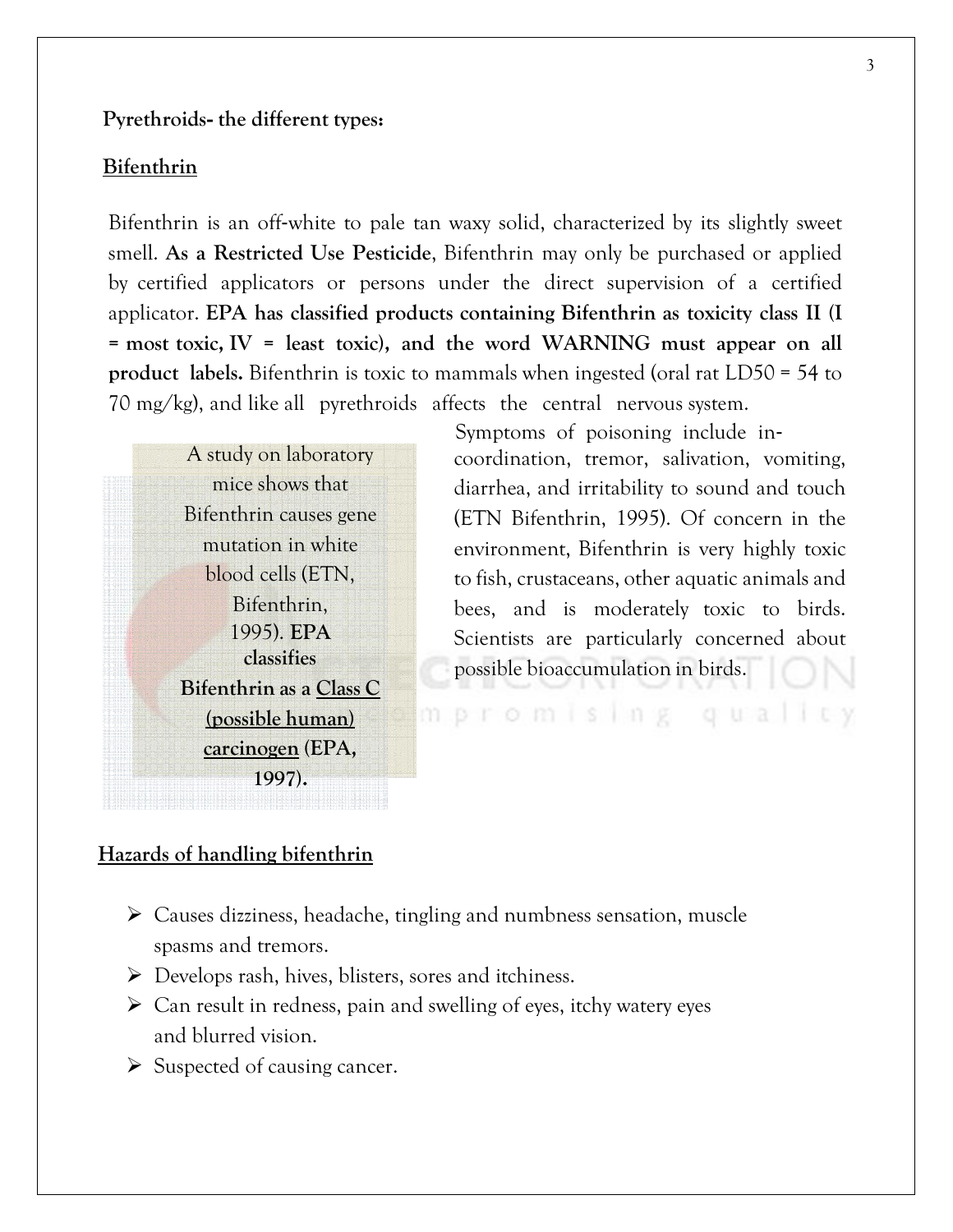#### **Cypermethrin**

Cypermethrin is registered to control cockroaches, fleas and other indoor pests in homes, restaurants, hospitals, schools and food processing plants, and also in agriculture to control pests on cotton, fruits and vegetables. **Depending on the specific product formulation, EPA classifies pesticides containing Cypermethrin as toxicity class II (I = most toxic, IV = least toxic) and must display the word WARNING or CAUTION on the labels.** Cypermethrin is considered to be toxic (oral male rat LD50 =187 to 326 mg/kg, dermal rat LD50 = 1600 mg/kg) and like all pyrethroids, affects the central nervous system (ETN, Cypermethrin, 1996). Symptoms of Cypermethrin poisoning in humans include numbness, burning, loss of bladder control, vomiting, in‐ coordination, seizures, coma and death. In California, Cypermethrin is the fourth most common cause of pesticide related illness in pest control operators. EPA classifies Cypermethrin as a class C (possible human) carcinogen (EPA, 1997). Studies in laboratory animals have shown exposure to cypermethrin **to cause reproductive effects, including abnormal sperm and disruption of sex hormones (Cox, 1996). Cypermethrin should not be applied near water, because it is very toxic to fish and other aquatic organisms.** 

#### Hazards of handling Cypermethrin **promising** qualley

- ➢ This material can cause eye irritation and damage in some persons
- ➢ The material can cause respiratory irritation in some persons. The body's response to such irritation can cause further lung damage
- ➢ Causes clinical signs of neurotoxicity (body tremors, decreased motor activity and impaired gait) following acute, subchronic or chronic exposure.

#### **Deltamethrin**

Deltamethrin is pyrethroid insecticide that kills insects on contact and through digestion. It works by paralyzing the insects' nervous system and therefore giving a quick knock‐down effect. **Deltamethrin pesticides may range in toxicity from EPA toxicity** class I to class III  $(I = \text{most toxic}, IV = \text{least toxic})$ , bearing the words **DANGER**‐**POISON, WARNING or CAUTION on the label (PANNA, 2000). Deltamethrin products may be general or Restricted Use Pesticides.** Deltamethrin produces different signs of poisoning than other pyrethroids. When exposed to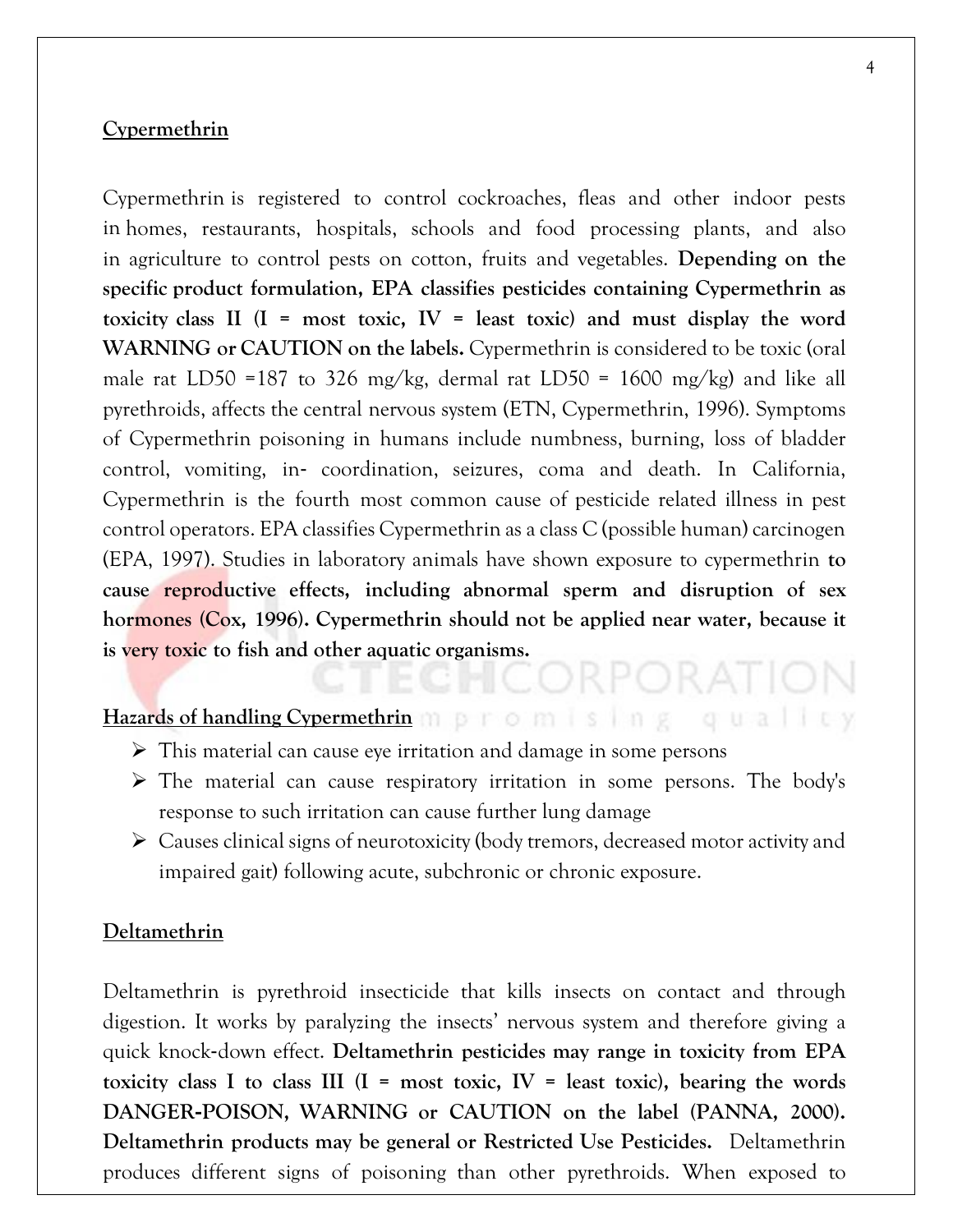Deltamethrin, mammals exhibit typical type II motor symptoms, which include a writhing syndrome in rodents, as well as copious salivation. **The acute oral LD50 in male rats has been reported as low as 128 mg/kg to greater than 5,000 mg/kg depending on the carrier and conditions of the study (ETN, Deltamethrin, 1995).**  Some studies have shown Deltamethrin to cause skin irritation. Especially characteristic of Deltamethrin poisoning is rolling convulsions. The sequence of the signs of poisoning is clearly defined, progressing from chewing, salivation, and pawing to rolling convulsions, tonic seizures, and death (ETN, Deltamethrin, 1995). In humans, symptoms of poisoning include ataxia, convulsions leading to muscle fibrillation and paralysis, dermatitis, edema, diarrhea, dyspnea, headache, hepatic microsomal enzyme induction, irritability, peripheral vascular collapse, rhinorrhea, serum alkaline phosphatase elevation, tremors, vomiting and death due to respiratory failure. Deltamethrin is a suspected endocrine disruptor. Deltamethrin is also toxic to fish, aquatic organisms, amphibians and bees.

TECHCORPORA uncompromising qualley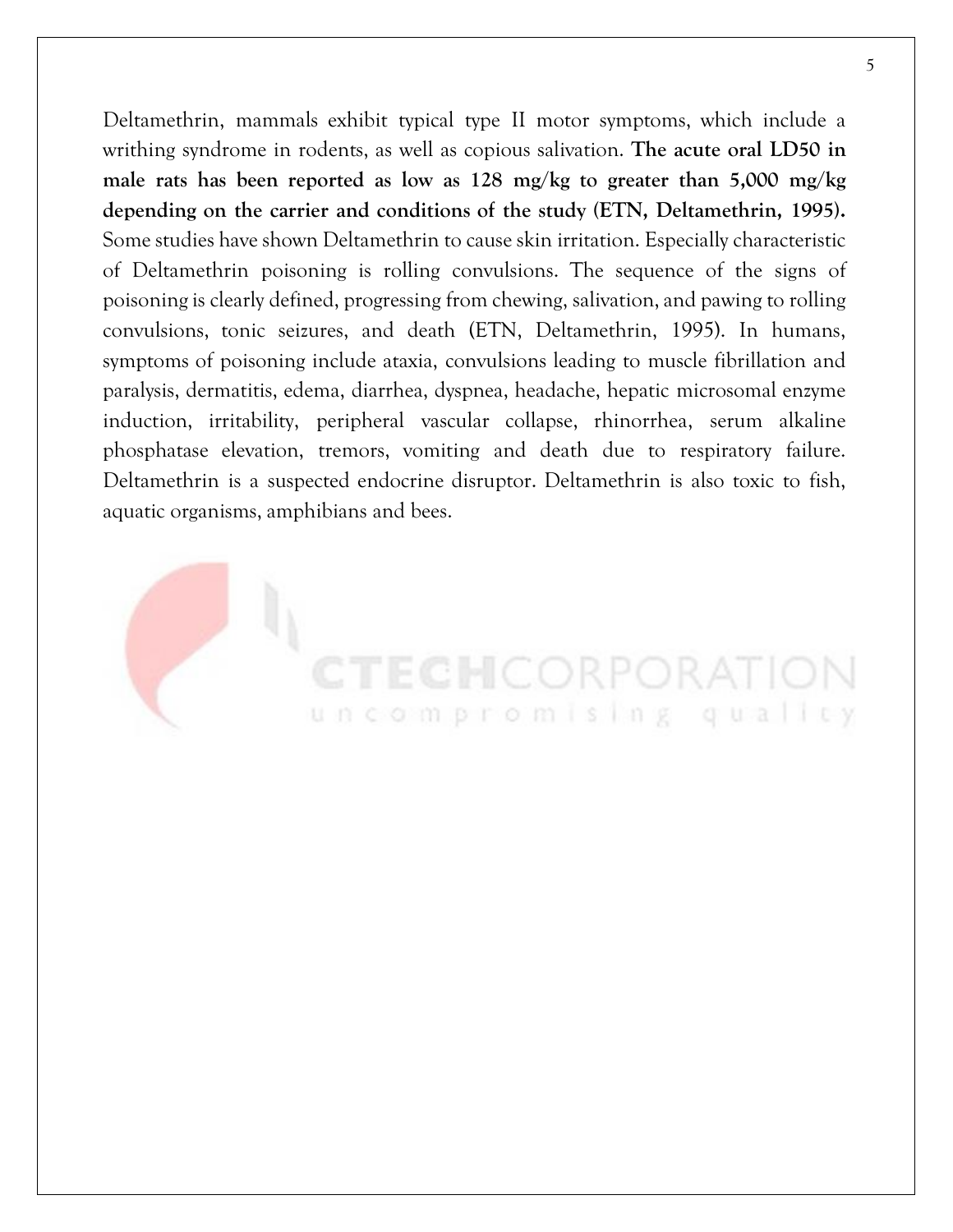#### **Permethrin**

Permethrin resembles pyrethrins chemically but is chlorinated to increase its stability. There are four isomeric forms, two cis - and two trans- of technical permethrin. Although the acute toxicity of the mixture (oral rat LD50  $>$  5000 mg/kg, oral mouse LD50 = 500) is less than that of natural pyrethrins, the cis-isomer is considerably more toxic (oral LD50 = 100), and in rats, mouse metabolites of the cis-isomer are more persistent biologically.

#### **Permethrin receives an EPA toxicity class of II or III (I = most toxic, IV = least toxic), and carries either the word CAUTION on its label, depending on the formulation.**

While it is not extremely toxic to humans, there are numerous reports on transient skin, eye and respiratory irritation. Like all pyrethroids, permethrin is a central nervous system poison.

Other studies have shown effects on the immune system, enlarged livers and at high doses, decreased female fertility and endocrine disruption. Permethrin is extremely toxic to aquatic life, bees and other wildlife. It should not be applied in crops or weeds where foraging may occur (ETN, Permethrin, 1996).

**Hazards overview - overview of concerns** 

Pyrethroids have irritant and/or sensitizing properties. They are not easily absorbed through the skin but are absorbed through the gut and pulmonary membrane. Tests of some pyrethroids on laboratory animals reveal striking neurotoxicity when administered by injection or orally. The acute toxicity, calculated by LD50's, ranges from low to high, depending on the specific formulation Pyrethroids interfere with the ionic conductance of nerve membranes by prolonging the sodium current. This stimulates nerves to discharge repeatedly causing hyper‐excitability in poisoned animals. **The World Health Organization explains that synthetic pyrethroids are neuropoisons acting on the axons in the peripheral and central nervous systems by interacting with sodium channels in mammals and/or insects.** The main systems for metabolism include breakage of the ester bond by esterase action and oxidation at various parts of the molecule. Induction of liver microsomal enzymes has also been observed (WHO, 1999).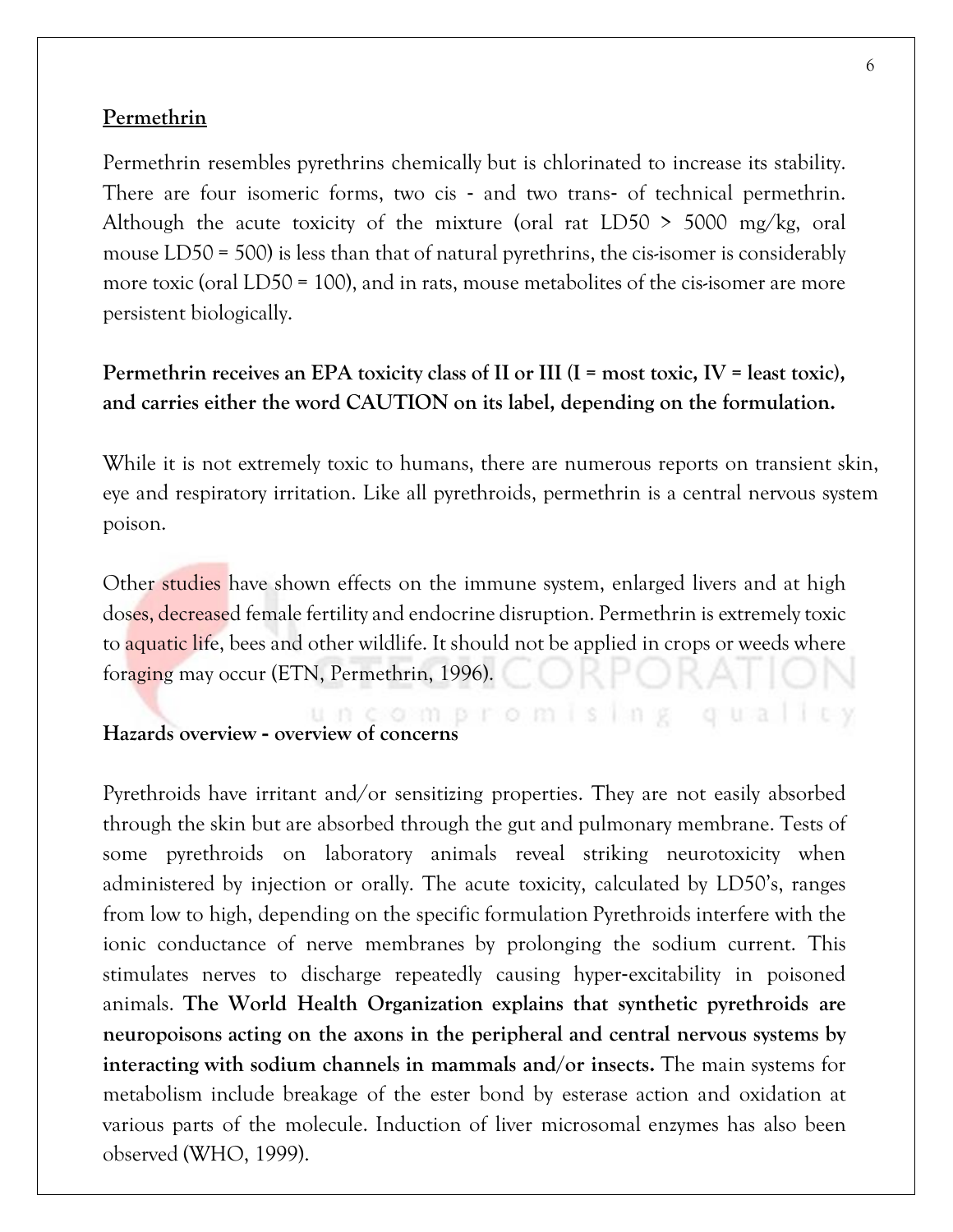Signs and symptoms of poisoning by pyrethroids may take several forms. Because of the similarities to crude pyrethrum, pyrethroids may act as dermal and respiratory allergens. Exposure to pyrethroids has resulted in contact dermatitis and asthma‐like reactions. Persons, especially children, with a history of allergies or asthma are particularly sensitive, and a strong cross‐reactivity with ragweed pollen has been recognized. Severe anaphylactic (allergic) reactions with peripheral vascular collapse and respiratory difficulty are rare. Other symptoms of acute toxicity due to inhalation include sneezing, nasal stuffiness, headache, nausea, in‐coordination, tremors,

convulsions, facial flushing and swelling, and burning and itching sensations. The most severe poisonings have been reported in infants, who are not able to efficiently break down pyrethroids (ETN, Pyrethroids, 1994). With orally ingested doses, nervous symptoms may occur, which include excitation and convulsions leading to paralysis, accompanied by muscular fibrillation and diarrhea (ETN, Pyrethroids, 1994). Death in these cases is due to respiratory failure. Symptoms of acute exposure last about 2 days.

#### **Endocrine Disruption and Breast Cancer**

Many pyrethroids have also been linked to disruption of the endocrine system, which can adversely affect reproduction and sexual development, interfere with the immune system and increase chances of breast cancer. Pyrethroids contain human-made, or xenoestrogens, which can increase the amount of estrogen in the body (Garey et al., 1998). When tested, certain pyrethroids demonstrate significant estrogenicity and increase the levels of estrogen in breast cancer cells (Go et al., 1999). Because increased cell division enhances the chances for the formation of a malignant tumor in the breast, artificial hormones, like those found in pyrethroids, may increase breast cancer risk (PCBR, 1996). Some pyrethroids are classified by EPA as class C (possible human) carcinogens.

#### **Pyrethroids and the Environment**

While the development of the synthetic pyrethroids was heralded with claims of selective toxicity to insects, both pyrethroids and pyrethrins are extremely toxic to aquatic organisms, including fish such as the bluegill and lake trout, with LC50 values less than 1.0 parts per billion. Lobster, shrimp, mayfly nymphs and zooplankton are the most susceptible non‐target aquatic organisms (Mueller‐Beilschmidt, 1990). The nonlethal effects of pyrethroids on fish include damage to the gills and behavioral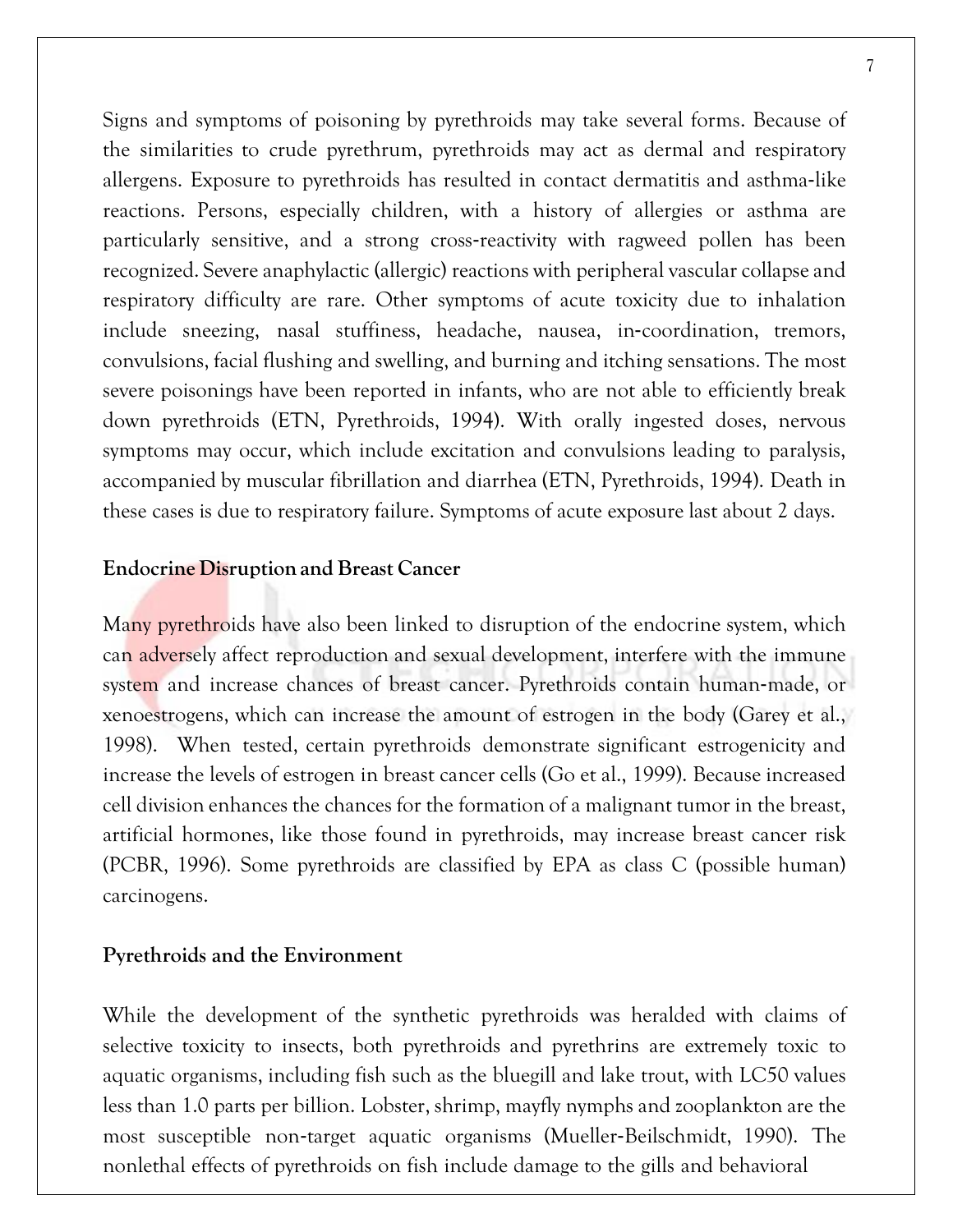changes. Pyrethroids are toxic to birds, with most LD50 values greater than  $1000 \text{ mg/kg}$ . Birds can also be indirectly affected by pyrethroids, because of the threat to their food supply. Waterfowl and small insectivorous birds are the most susceptible (Mueller‐ Beilschmidt, 1990). Because pyrethroids are toxic to all insects, both beneficial insects and pests are affected by pyrethroid applications. In some cases, predator insects may be susceptible to a lower dose than the pest, disrupting the predator‐prey relationship.

#### **Pyrethroids Residues /Persistence**

As mentioned before, pyrethroids are designed to breakdown more slowly than the naturally occurring pyrethrins. While pyrethrins, extremely sensitive to light, heat and moisture, break down in a few hours, the synthetic pyrethroids are stable and persist in the environment much longer. With a few exceptions, pyrethroids break down most quickly in direct sunlight, usually just a few days after application, with a few exceptions. However, in areas with limited sunlight, such as grain silos and subway tunnels, pyrethroids can persist for months. For more specific breakdown times see the sections below on Bifenthrin, Cypermethrin, Deltamethrin, Permethrin and so on.

> **CTECHCORPORAT** uncompromising qualley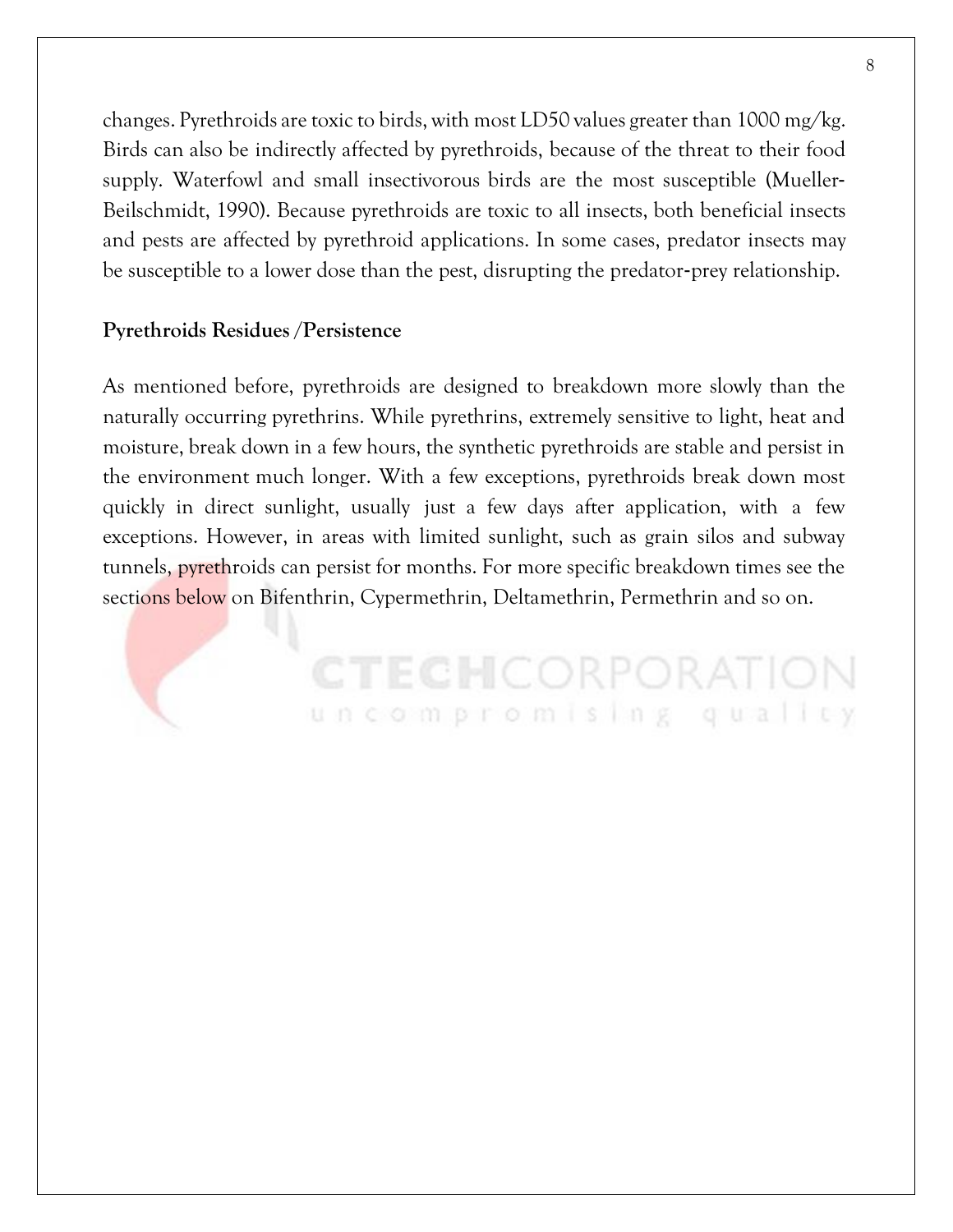# **Nonivamide (synthetic capsaicin)**

Aptly defined as the **pain producing component,** Nonivamide is a synthetic capsaicin belonging to the genus Capsicum.

**Nonivamide** is also called **pelargonic acid vanillylamide** or **PAVA** and is a capsaicinoid. It is present in chili peppers but is commonly manufactured synthetically. The reddish brown, oily liquid obtained by extracting dried, ripe fruit of chili peppers is known as Oleoresin capsicum. More than 100 compounds have been identified in oleoresin capsicum, but capsaicin is the most pungent and particularly irritant component in many peppers comprising of 0.007% to 0.7% of dried mass. 2

2 most unfortunate myths associated with this synthetic capsaicin are discussed in this article.

#### MYTH #1:

*"Nonivamide can be used to deter pests"*

Capsaicin compound is sold popularly as mammalian pests, bird and insect deterrents. A common example is the use of ground-up or crushed dried chili pods in birdseed to deter squirrels, since birds are unaffected by capsaicin. However, these solutions may be a realistic option for commercial applications.

Although hot chili pepper extract is commonly used as a component of household and garden insect repellent formulas, extensive studies show that it is not clear that the capsaicinoid elements of the extract are responsible for any repellency. Even if the effects are seen, they are only temporary.

Infact, the matter of fact is that- Unlike many fruits, which have evolved to seed dispersal with the zoochory, the seeds of Capsicum plants are predominantly dispersed by birds themselves, in which capsaicin has an analgesic rather than irritant property! **Chili pepper seeds consumed by birds pass through the digestive tract unharmed, whereas those** 

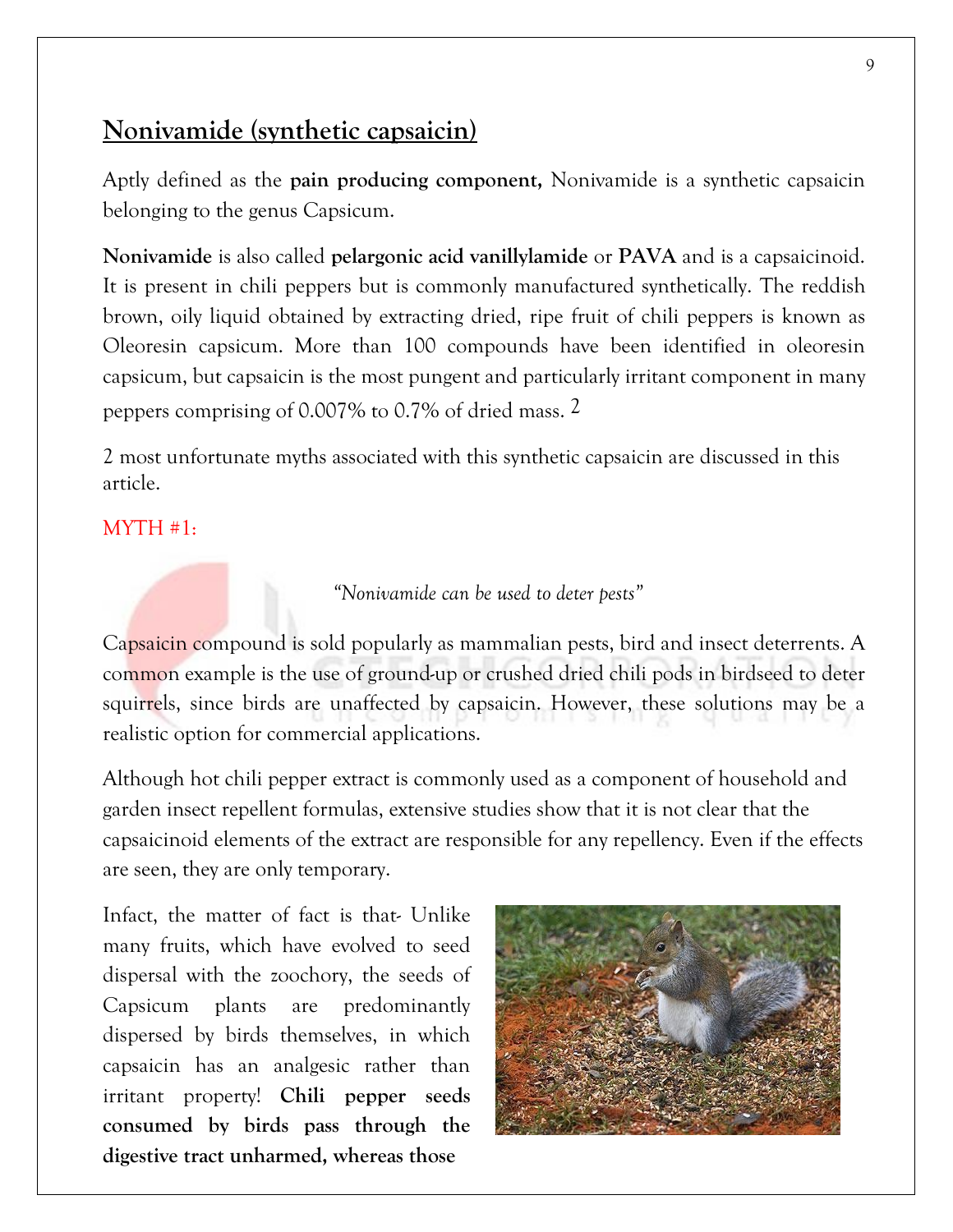#### **consumed by mammals do not germinate at all.**

Most of the pests possess evolutionary advantages: Birds & mammals do not have the same sensitivity to capsaicin anymore, because it targets a specific pain receptor which is now immune to the hotness. Chili peppers are eaten by birds living in the chili peppers' natural range. The seeds of the peppers are distributed by the birds that drop the seeds while eating the pods, and the seeds pass through the digestive tract unharmed. This relationship may have promoted the evolution of the protective capsaicin. In the picture above, you can see a grey squirrel inside a chili ring of fire, eating the bird food.

#### MYTH #2:

#### *"Nonivamide is non- toxic and safe to humans"*

Since capsaicin is universally used as self- defense and riot- control agent in form of pepper sprays, tear gas, etc, the notes and documents from various statutory bodies world- wide have been sadly misunderstood. In the summary report on Nonivamide by The European Agency for the Evaluation of Medicinal Products (Veterinary Medicines Evaluation Unit), a conclusion that Nonivamide has low oral toxicity and recommendation for use in topical treatment is given. Similarly, a Committee on Toxicology of Chemicals in Food, Consumer Products & the Environment has given a statement on the use of PAVA as an incapacitant spray. The report concludes that the available information, both from the toxicity data in experimental studies, and experience in use, indicates that the low exposures arising from the use of PAVA incapacitant spray would not be expected to be associated with any significant adverse health effects.

Capsaicin is almost non- toxic, as also highlighted by these reports. But the glitch here is that in food/ pharma applications the dosage of Nonivamide is not more than 1%. Most of the self-defense or pepper sprays contains not more than 0.32% of capsaicin. **In large quantities, capsaicin can cause death**. Symptoms of overdose include difficulty breathing, blue skin, and convulsions. Eye exposure produces intense tearing, pain, conjunctivitis and blepharospasm.

#### **Acute toxicity values:**

The lethal dose (LD50 in mice) of capsaicin is 47.2 mg/kg. According to WHO Recommended Classification of Pesticides by Hazard, this compound falls in Class 1b (5- 50 mg/kg rat) meaning a **"highly hazardous substance"**.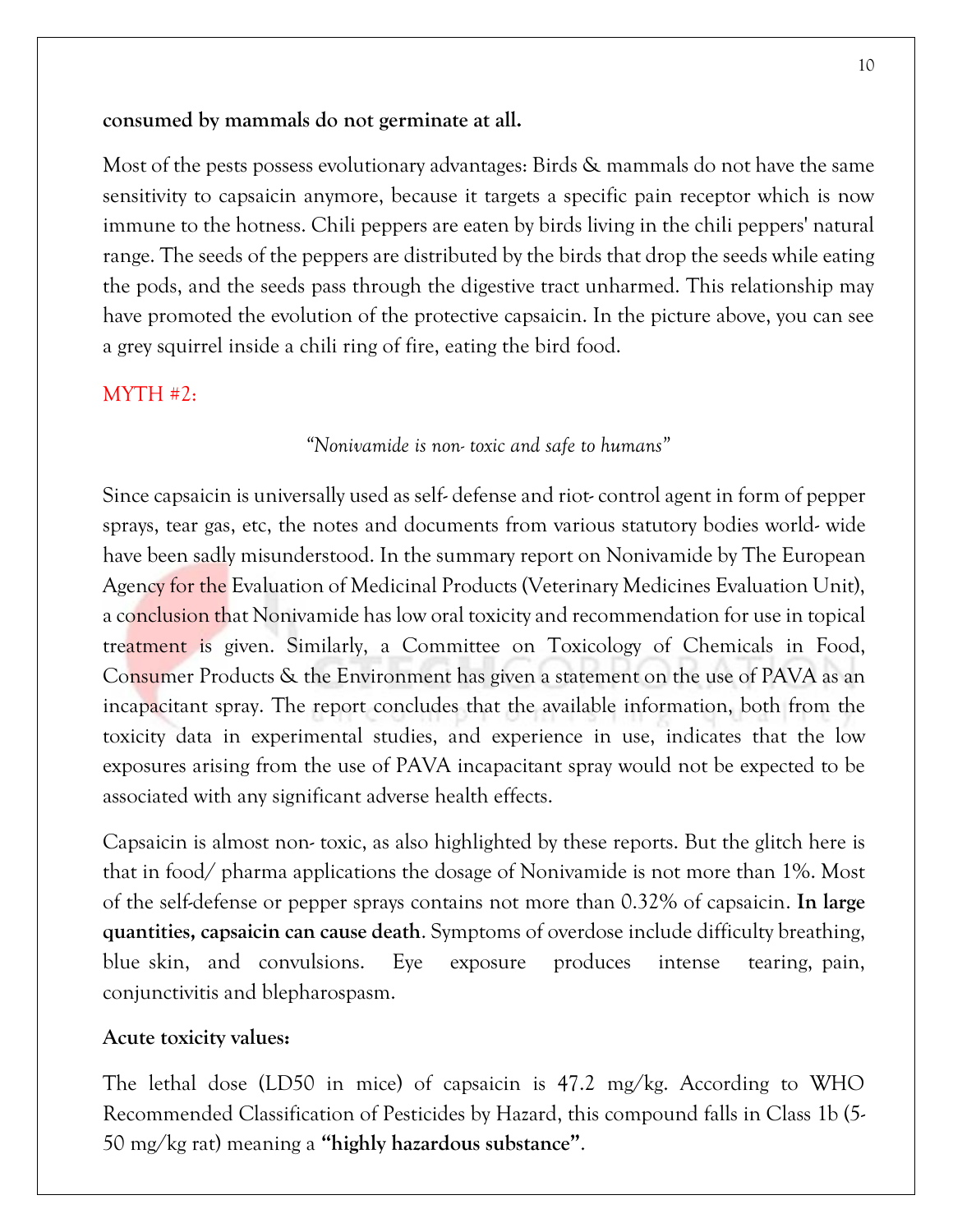#### **Hazards of handling capsaicin:**

- ➢ Causes serious irritation, conjunctivitis and lacrimation via contact with eyes. It induces a burning sensation and pain in case of contact with eyes and skin.
- $\triangleright$  As it is also irritating to the respiratory system, it causes lung irritation and coughing as well as bronchoconstriction.
- ➢ Other respiratory effects include laryngospasm, swelling of the larynx and lungs, chemical pneumonitis, respiratory arrest and central nervous system effects such as convulsions and excitement.
- ➢ In case of ingestion, gastrointestinal tract irritation may be observed along with a sensation of warmth or painful burning

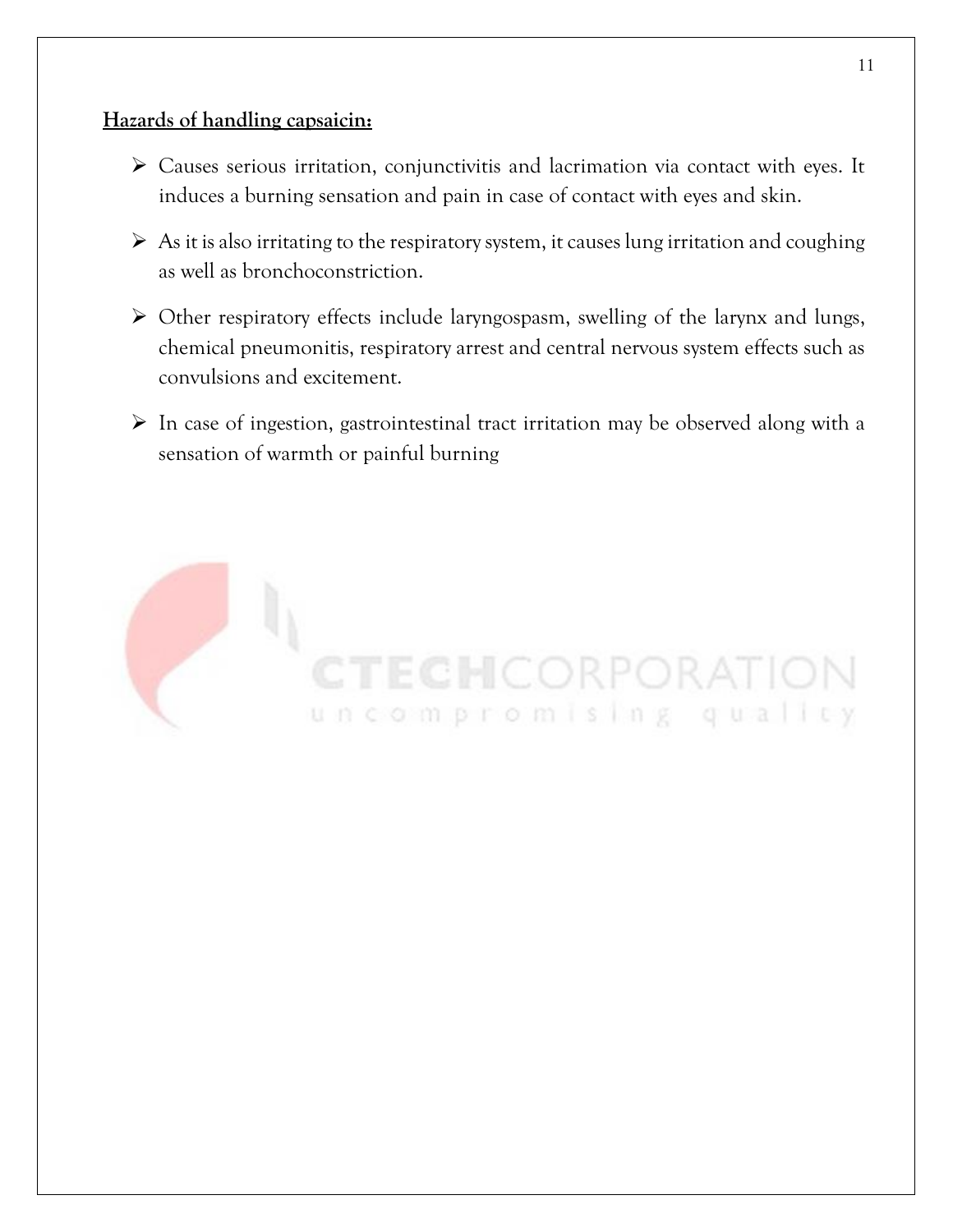# **Denatonium Benzoate**

It is world's bitterest known substances. The bitterness of the compound guides most applications of denatonium. Denatonium benzoate is used to denature ethanol so that it is not treated as an alcoholic beverage with respect to taxation and sales restrictions.

### MYTH:

#### *"Denatonium Benzoate can be used to deter pests"*

Denatonium is used in denatured alcohol, antifreeze, nail biting preventions, animal repellents, liquid soaps, and shampoos.

It should be noted that animals are known to have different sensitivities to the effects of denatonium. It has been used to safeguard rat poisons from human consumption, **so presumably rats are not deterred by it, says Macfarlan Smith** of Edinburgh, Scotland. For denatonium benzoate, a concentration of 0.000008 moles per cubic meter is discernible to humans.

Few studies have been conducted to assess the effectiveness of denatonium benzoate in discouraging tasting, swallowing, or otherwise repelling wildlife. A recent review concluded that with respect to carnivores, 'products that contain denatonium derivates are ineffective repellents.

DNS is classified as a class III toxicity pesticide, on a scale of I to IV, I being the highest toxicity class (FCH 2000). According to toxicology studies performed by the manufacturer, 1g/kg of DNS has shown to produce weakness, gasping and imbalance in mice. The acute oral LD50 (lethal dose for 50% of the test population) for rabbits is 1.39g/kg. It can cause skin and eye irritation.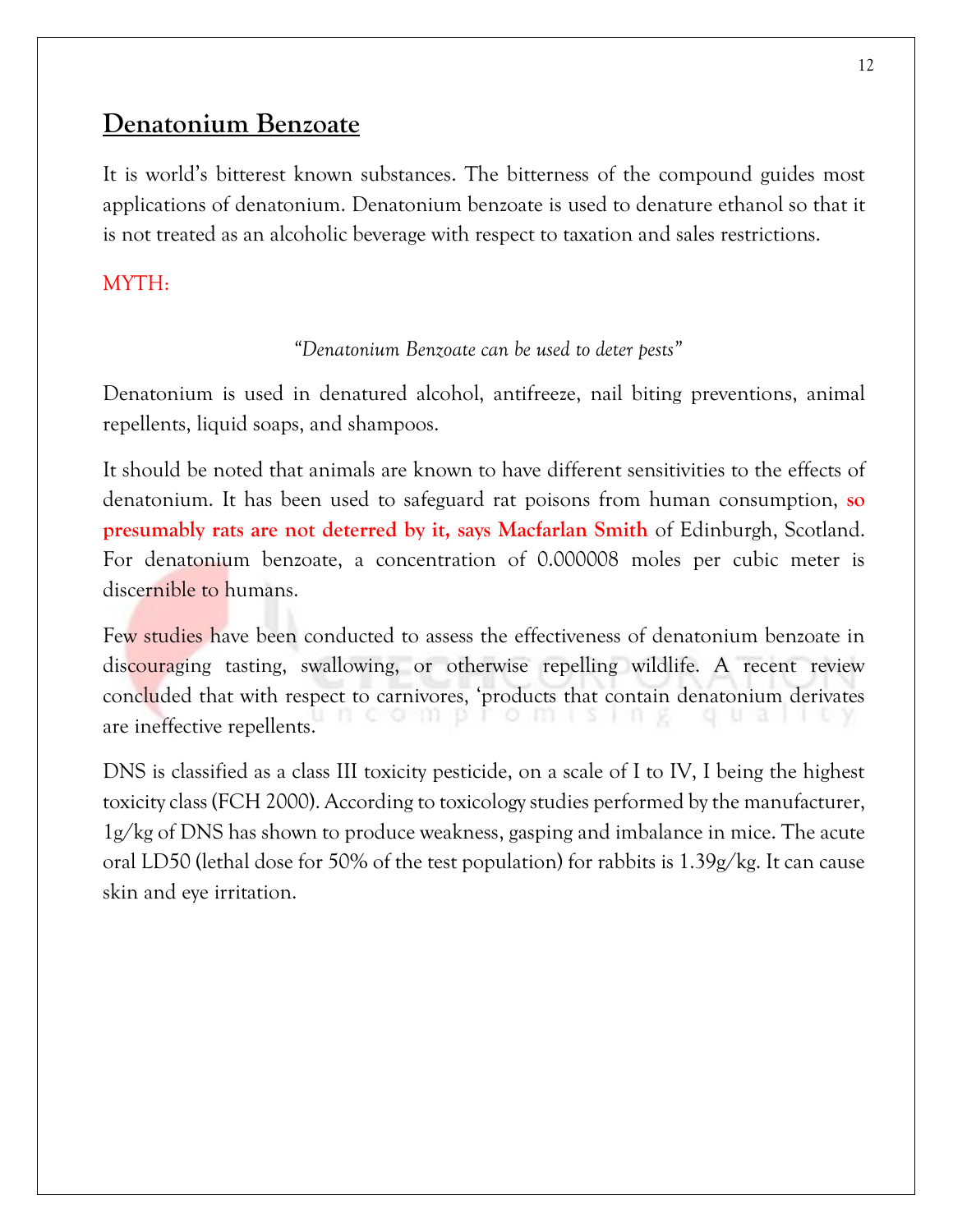# **Buprofezin**

Buprofezin is an insecticide used for control of insect pests such as mealybugs, leafhoppers and whitefly on vegetable crops. It is a growth regulator, acting as an inhibitor of chitin synthesis. It is banned in some countries due to its negative environmental impacts, being especially toxic to aquatic organisms as well as non-target insects.

Acute oral LD50 - 2198-2355 mg/kg (rats), >10000 mg/kg (mouse)

It is mildly irritating and may cause mild trasient discomfort. Stinging, reddening and watering of the eyes and lengthy exposure or delayed treatment may cause permanent damage.

It has been reported very toxic to aquatic life with long lasting effects.

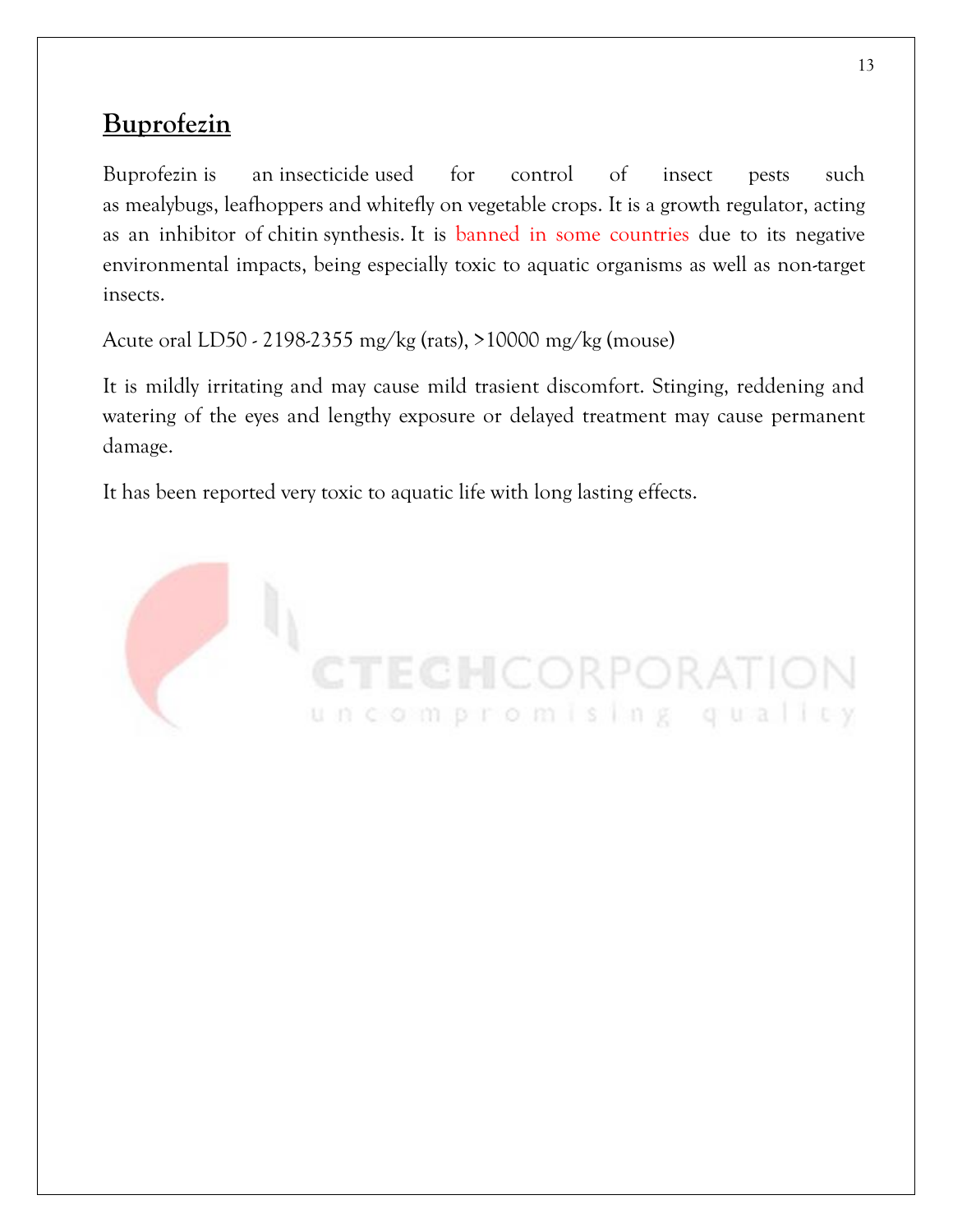# **Chlorpyrifos**

Chlorpyrifos, a pesticide commonly used on food crops, has garnered international media attention in recent months due to its links to neurotoxic health issues.

For half a century, staple food crops in the United States — such as corn, wheat, apples and citrus — have been sprayed with chlorpyrifos, a dangerous pesticide that can damage the developing brains of children, causing reduced IQ, loss of working memory, and attention deficit disorders.

In November 2016, EPA released a revised human health risk assessment for chlorpyrifos that confirmed that there are no safe uses for the pesticide. EPA found that:

- All food exposures exceed safe levels, with children ages 1–2 exposed to levels of chlorpyrifos that are 140 times what EPA deems safe.
- There is no safe level of chlorpyrifos in drinking water.
- Pesticide drift reaches unsafe levels at 300 feet from the field's edge.
- Chlorpyrifos is found at unsafe levels in the air at schools, homes, and communities in agricultural areas.
- All workers who mix and apply chlorpyrifos are exposed to unsafe levels of the pesticide even with maximum personal protective equipment and engineering controls.
- Field workers are allowed to re-enter fields within 1–5 days after pesticide spraying, but unsafe exposures continue on average 18 days after applications.

ou al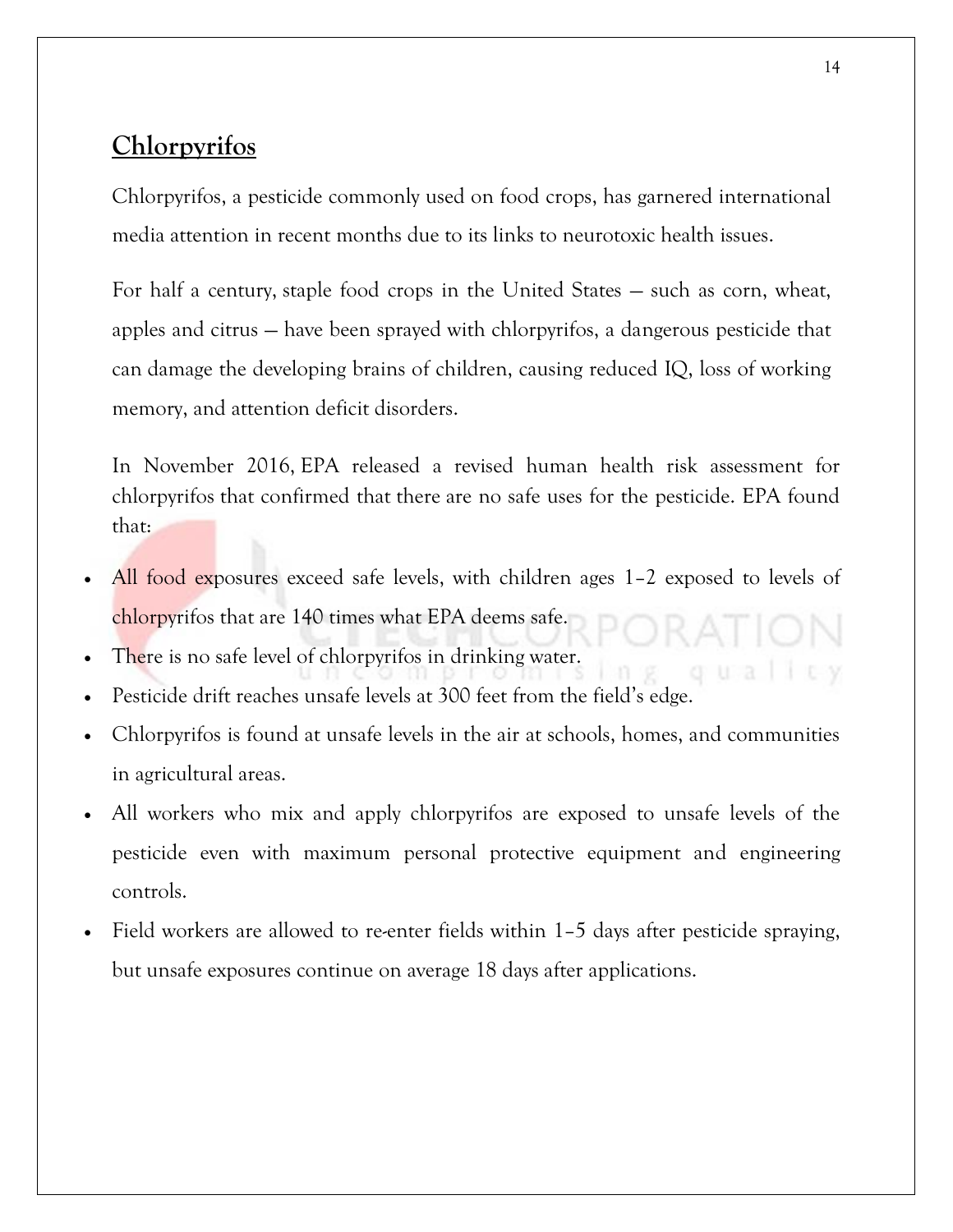| HUMAN         |  |
|---------------|--|
| <b>RIGHTS</b> |  |
| <b>WATCH</b>  |  |

#### **Europe's Opportunity to Ban a Dangerous Pesticide**

September 9, 2019

In several European countries, pregnant women risk consuming food contaminated with the pesticide chlorpyrifos, a neurotoxin that could be harmful to the fetus.

Last month, the European Food Safety Authority (EFSA) stated that the pesticide does not meet the safety criteria for renewed approval by the European Union. The agency joins eight EU member states and a growing number of children's rights and environmental advocacy groups around the world pushing back against the use of this dangerous chemical.

The EFSA's finding that there does not exist a safe exposure level for chlorpyrifos comes at a critical time. The approval period for chlorpyrifos use in the EU expires in January 2020 and the manufacturer's application to renew this approval is currently under review by the European Commission.

#### **Hazards of handling chlorpyrifos**

- ➢ People may sweat, and develop headache, nausea, and dizziness.
- ➢ Vomiting, abdominal muscle cramps, muscle twitching, tremors and weakness, and loss of coordination
- ➢ Diarrhea or blurred or darkened vision.
- ➢ In severe poisoning cases, exposure can lead to unconsciousness, loss of bladder and bowel control, convulsions, difficulty in breathing, and paralysis.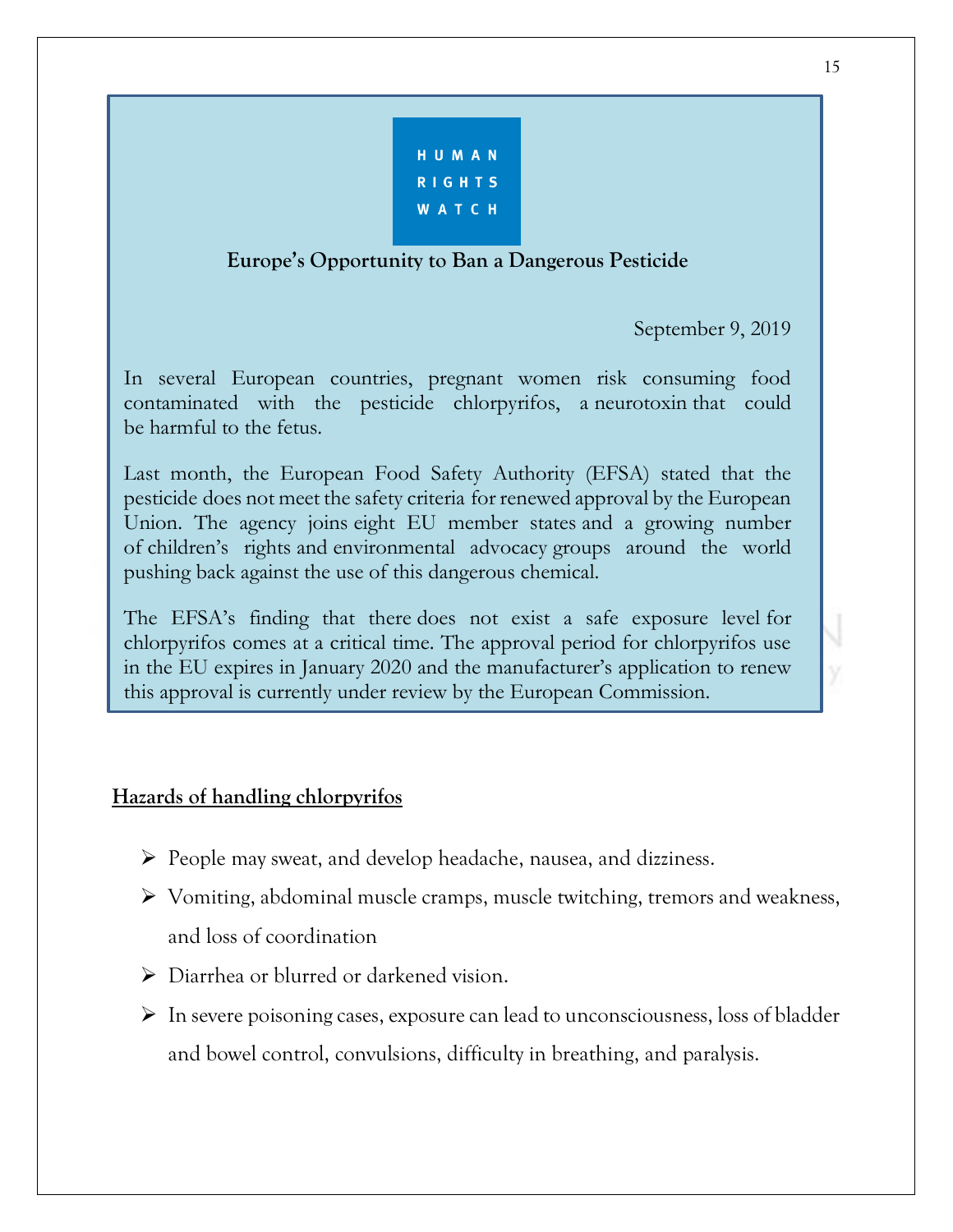#### **PESTS DEVELOPING RESISTANCE TOWARDS INSECTICIDES**

#### **AND PESTICIDES**

# **SCience alert+**

# **Cockroaches Are So Tough They Develop Resistance to Pesticides They Haven't Even Met**

Mike Mcrae │28th June 2019

A study on how quickly populations of German cockroach (*Blattella germanica*) bounce back after being doused with several classes of insect killer has revealed they can evolve a general resistance to pesticides they've never even encountered. un eo 111 promisi

Researchers from Purdue University set up an experiment to evaluate how roaches evolve pesticide resistance over successive generations, hoping to determine which methods for eradication might be optimal.

Back in the lab, their two caged populations helped the researchers pull apart what they saw in the field. By testing pesticides in the lab, they could work out how long it took for generations to breed back into previous numbers.

Answer: not long enough.

If even a handful of resistant cockroaches survive that first treatment of one or even multiple pesticides, their offspring will reclaim the land for super-funhappy times and a carefree existence dancing joyfully in their poisonous paradise.

 $R$  and the spirits a touch, but resistance will always spirits a touch, but resistance will always a touch, but resistance will always a touch, but resistance will always a touch, but resistance will always a touch, but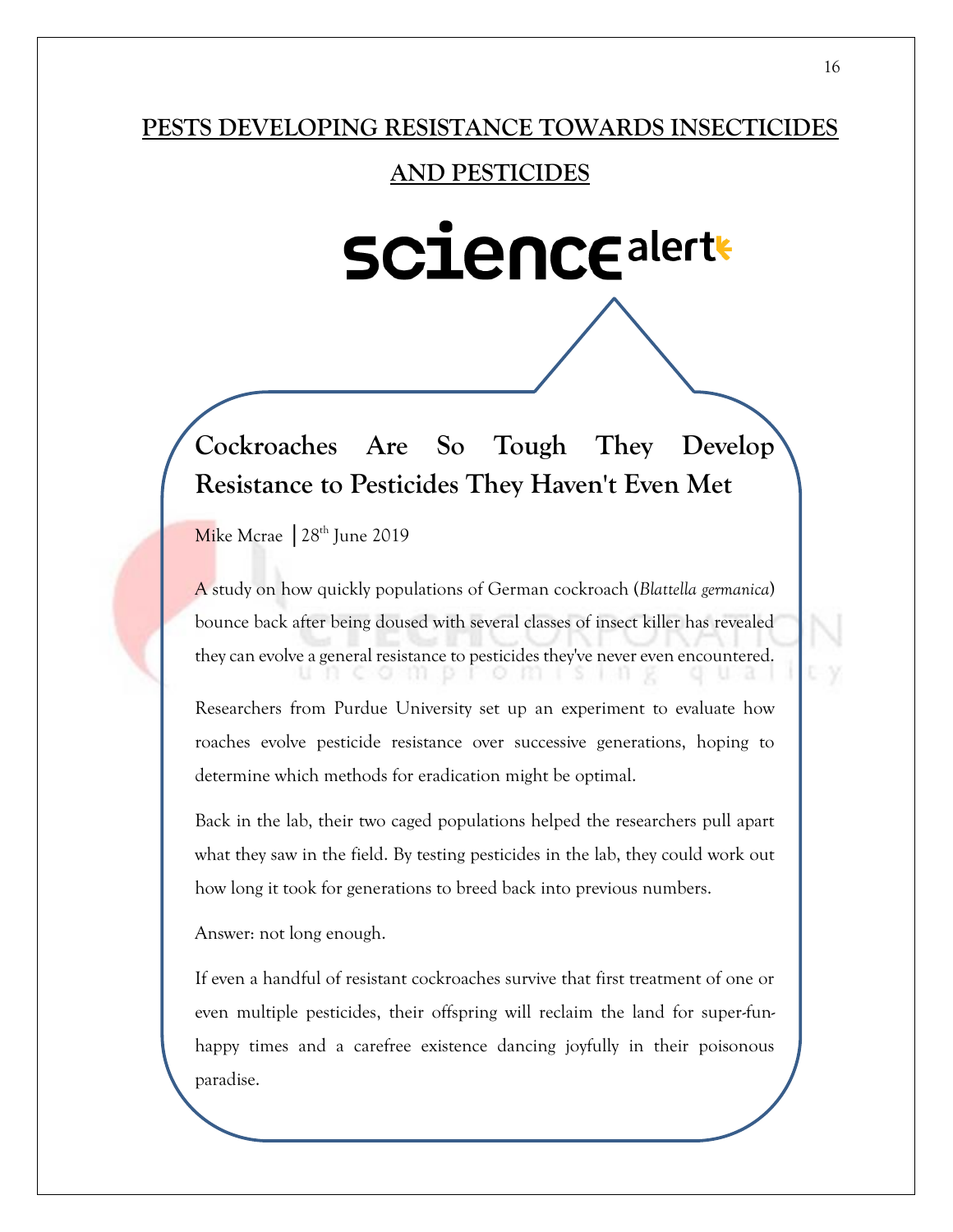# **The Telegraph**

# **New 'super rats' evolve resistance to poison**

**Genetic mutations have produced a new breed of "super rat" with DNA that protects the vermin from standard toxins,** according to Professor Robert Smith at the University of Huddersfield.

Ratcatchers in Berkshire and Hampshire were the first to report that their poisons were no longer effective, which experts put down to increased immunity among the pests.

But as the poison-resistant rats continue to spread, tests have revealed that they boast an entirely new strand of DNA that wards off attacks from pesticides.

Swindon in Wiltshire is the latest town to suffer an infestation, with exterminators reporting a 500 per cent increase in the rodents. Many are turning to traps, air rifles and even dogs in an effort to keep the populations under control.

Prof Smith of the university's applied sciences department warned that "super rats" may be thriving in communities across Britain. The Government no longer provides funding to track resistance, meaning the scale of the problem is unclear.

"Natural selection means that when you have a rat population in your town, **poison will kill the ones that aren't resistant, the ones that survive may have the gene, they then have babies who can receive the gene themselves," he said.**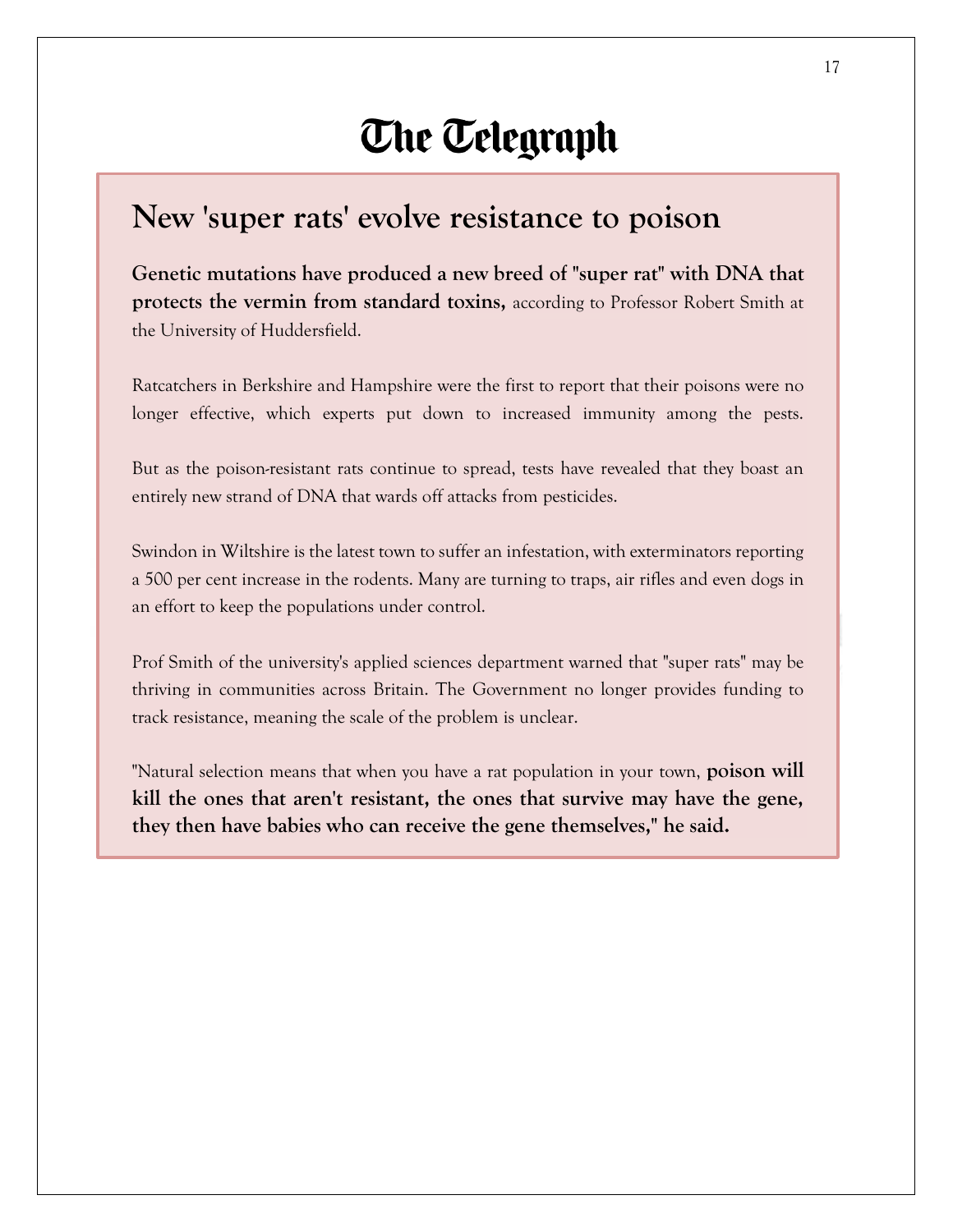#### **BUSINESS INSIDER INDIA**

# **Cockroaches are becoming resistant to common insecticides, which could make them nearly impossible to exterminate**

Morgan Mcfall-Johnsen | July 3, 2019

- In a recent study, researchers tried out common insecticide treatments in about 100 cockroach-infested apartments across two Midwestern cities.
- Almost none of the treatments were effective, and some cockroach populations seemed to increase despite them.
- This means cockroaches are developing increasing resistance to insecticides - traits they're passing on to their offspring.

uncompromising

qua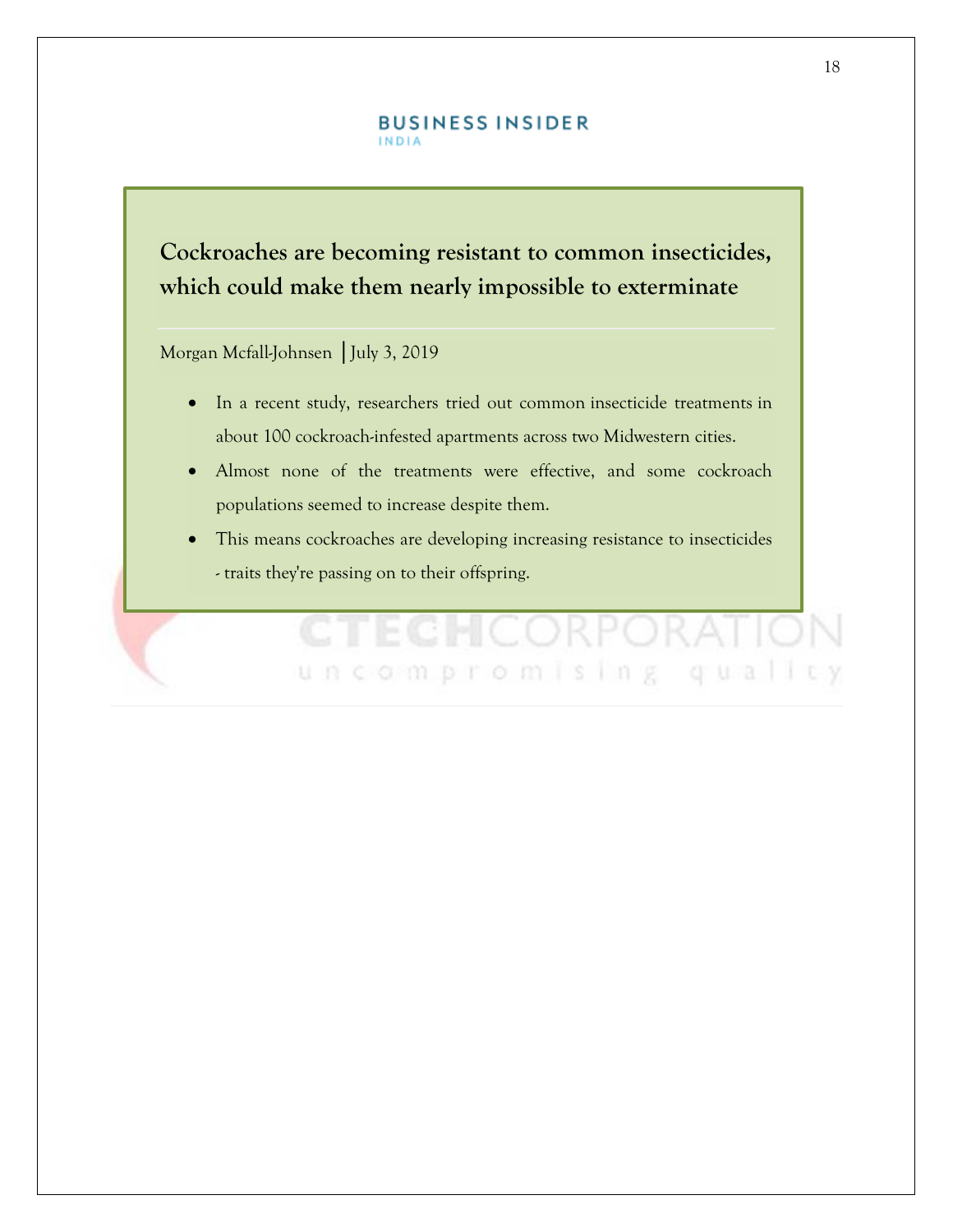#### **The problems on the shop floor**

Pesticides are not designed for polymeric applications and they are definitely not designed for use as a masterbatch as they pose problems during processing via extrusion and also on account of leachability, compatibility and toxicity.

They have an extremely low thermal stability thus volatilizes easily during the manufacturing processes.

These hazardous substances or their degradation products can be released during all phases of plastic life cycle. This is an unwanted situation for the manufacturer, since the leaching of additives shortens the polymer lifetime, but is certainly harmful also to the humans and the environment.

These harmful pesticide additives volatilize at polymer processing temperatures and release extremely toxic fumes. These toxic fumes are many a times more lethal than the original. This poses fatal hazards to workers handling such products at the shop floor. As (air) temperature increases, vapour hazards will increase. The vapours from many pesticides increase three to four times for each 10° C increase in temperature. This is one reason why pesticide should be kept away from sunlight and why it is typically recommended that pesticides not be applied when air temperatures are above 30° C. Extrusion temperatures are as high as 100 - 300° C.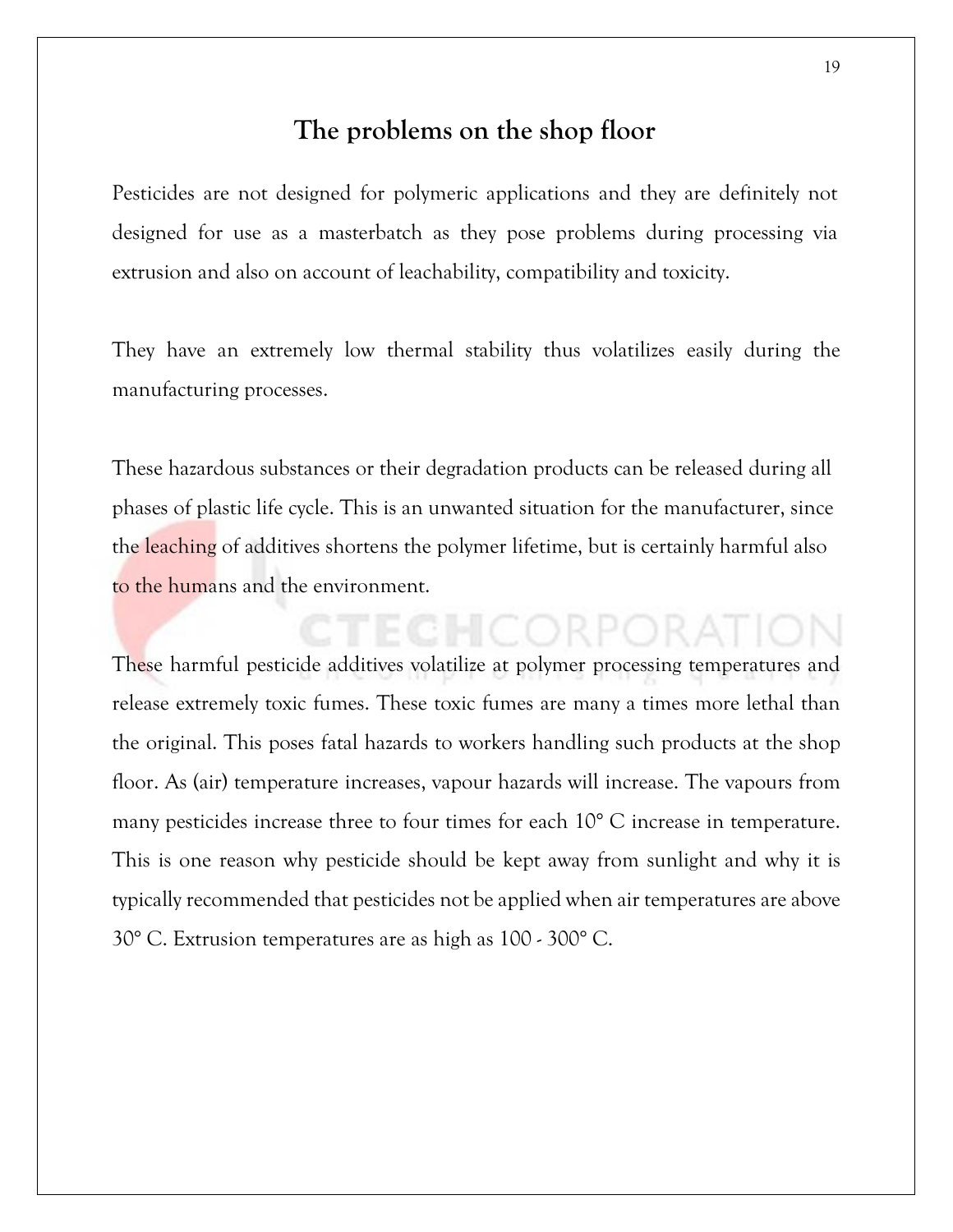## **Conclusion**

Thus it can be seen that pesticides are extremely toxic to animals, human health and life and the environment. Moreover, they are not meant for use with polymeric applications.

The above reported results show how pesticides have been found to be toxic and therefore extensive study of the same is the need of the hour which would then probably reveal in alarming proportions whatever has been found so far to have affected humans and animals alike! What however we can do is stop or reduce the use of such compounds as ultimately it is us the end users and the workers handling these products who suffer the consequences and not the ones who supply it or market it and develop use of better nontoxic and effective alternatives.

**CTECHCORPORATIO** 

uncompromising quality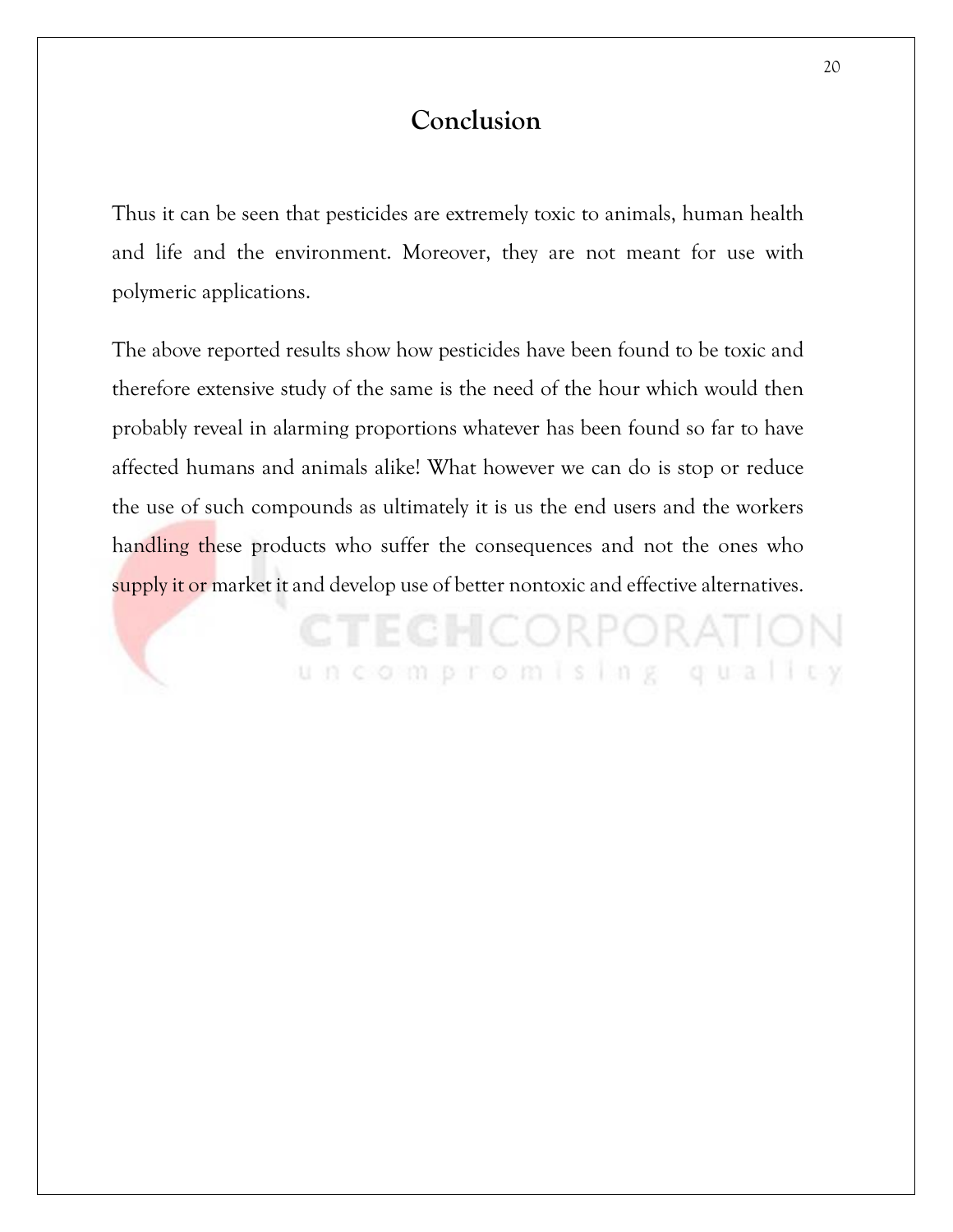# **Bibliography**

| http://informahealthcare.com/doi/abs/10.3109/15563659208994449?journalCode=ctx                                                                                                                 |
|------------------------------------------------------------------------------------------------------------------------------------------------------------------------------------------------|
| http://jvdi.org/cgi/content/full/19/3/305                                                                                                                                                      |
| http://digitalfire.com/4sight/hazards/ceramic hazard copper compounds 329.html                                                                                                                 |
| http://npic.orst.edu/factsheets/pyrethrins.pdf                                                                                                                                                 |
| http://www.inchem.org/documents/icsc/icsc/eics0303.htm                                                                                                                                         |
| https://toxnet.nlm.nih.gov/cgi-bin/sis/search/a?dbs+hsdb:@term+@DOCNO+245                                                                                                                      |
| https://www.drugs.com/mtm/capsicum-oleoresin.html                                                                                                                                              |
| http://npic.orst.edu/factsheets/PermGen.html                                                                                                                                                   |
| https://apyma.gov.au/sites/default/files/publication/13626-prs-buprofezin.pdf<br>https://www.vice.com/en_us/article/qvn8q7/these-invincible-super-rats-are-genetically-resistant-to-<br>poison |
| https://www.scienceofcooking.com/denatonium.htm                                                                                                                                                |
| https://www.hrw.org/news/2019/09/09/europes-opportunity-ban-dangerous-pesticide                                                                                                                |
| https://en.wikipedia.org/wiki/Buprofezin                                                                                                                                                       |
| https://earthjustice.org/features/what-you-need-to-know-about-chlorpyrifos                                                                                                                     |
| https://www.scienceofcooking.com/capsaicin.htm                                                                                                                                                 |
| https://enacademic.com/dic.nsf/enwiki/45652                                                                                                                                                    |
| http://www.kudamas.com.my/default.asp?iId=GFDEFH                                                                                                                                               |
|                                                                                                                                                                                                |